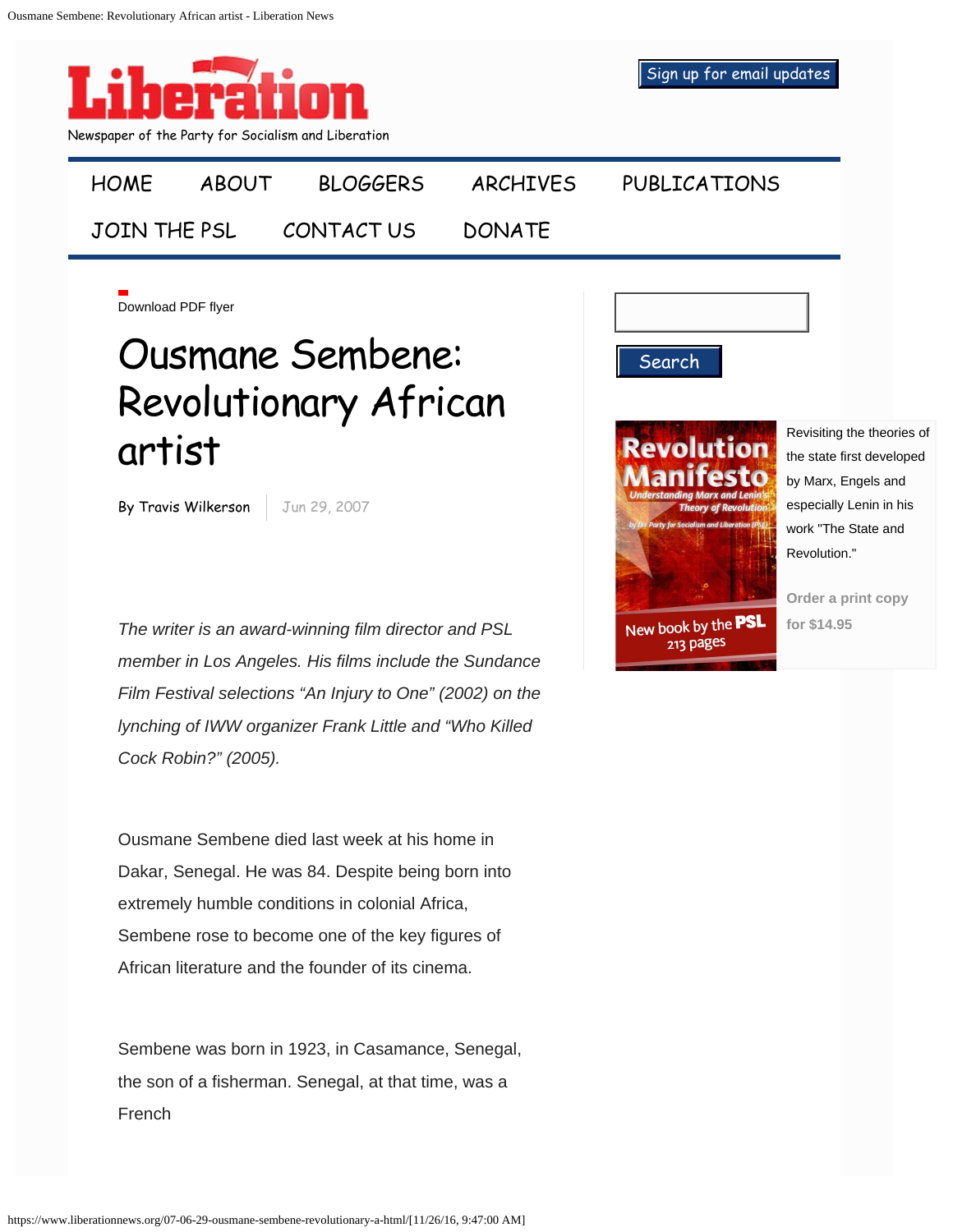colony.



In 1936, the young Sembene was expelled from middle school for "indiscipline" and would never resume his formal education. A proneness to seasickness left him unable to pursue his father's trade.

## *Ousmane Sembene*

And so Sembene traveled to

Dakar, Senegal's capital city, where he worked as an apprentice mechanic and bricklayer. He also commenced his self-education, reading broadly and voraciously—French novels as well as comic books. In the segregated cinemas of Dakar, Sembene Ousmane discovered cinema.

In 1944, as a nominal French citizen, Sembene was amongst the tens of thousands of Africans drafted into active duty by the Free French forces who were fighting to liberate France from Nazi occupation. He returned to Senegal at the conclusion of the war.

Colonial Africa was pulsing with anti-colonial sentiment and political unrest. As Sembene recalled in an interview with the U.K. Independent: "In the army we saw those who considered themselves our masters naked, in tears, some cowardly or ignorant … when a white soldier asked me to write a letter for him, it was a revelation—I thought Europeans knew how to write. The war demystified the colonizer; the veil fell."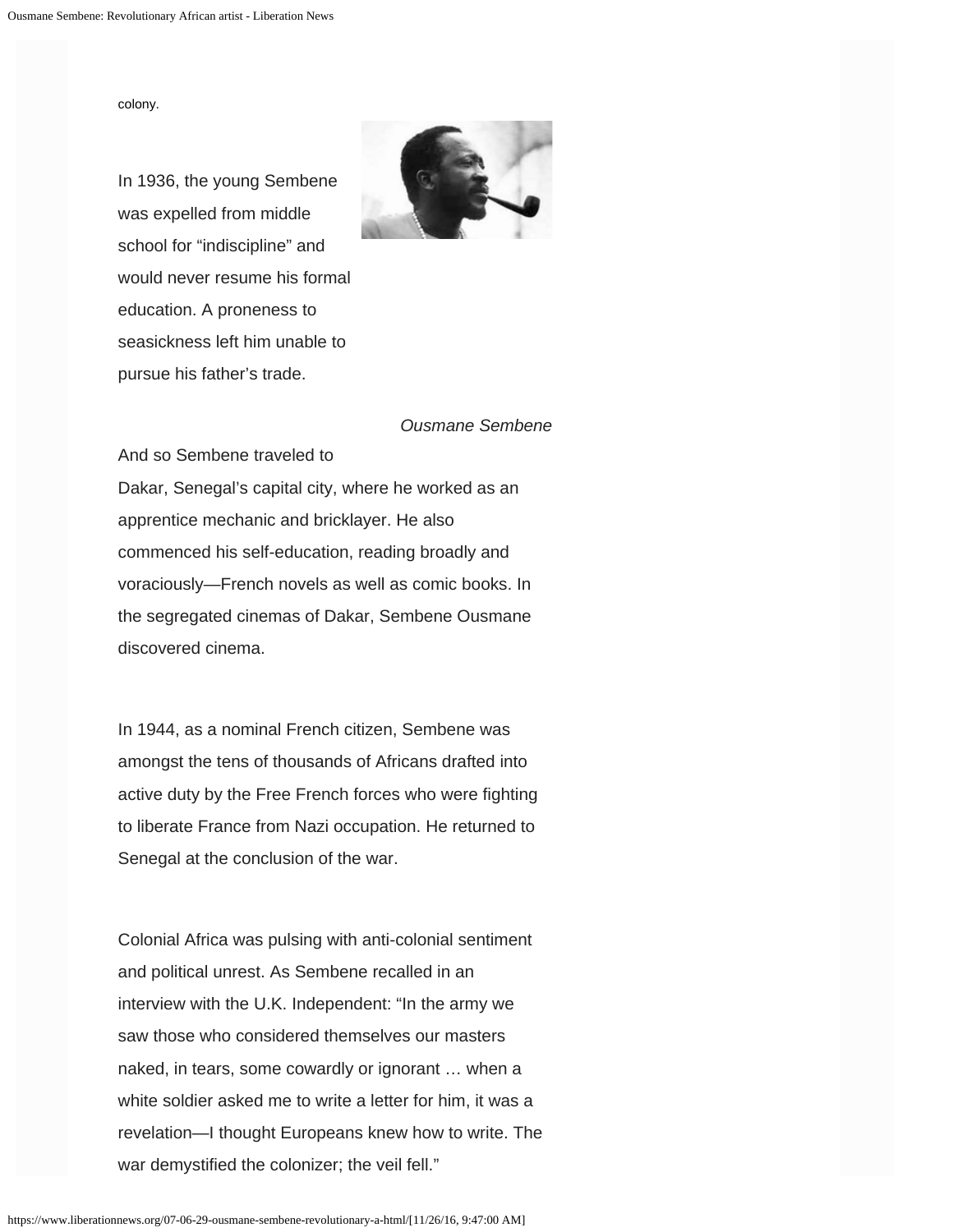In 1946, Sembene joined the construction workers' trade union and helped organize the first general workers' strike in Senegal's history. The strike paralyzed the colonial economy for a month and marked the beginning of the nationalist anti-colonial struggle in French Africa. The events of that year would also have a profound, deeply politicizing effect upon the duration of Sembene's life.

Life shaped by politics

Senegal's economy was left in tatters by the war. An unemployed Sembene left Dakar for France in 1947. He would live there until 1960, the year Senegal gained its political independence.

While working on the docks in Marseilles, Sembene joined the CGT (Confédération Générale du Travail) the largest and strongest left-wing union federation in postwar France. In his limited free time, Sembene read anything on Marxism he could find and attended workshops and seminars on political theory. He joined the French Communist Party in 1950.

Sembene broke his back one year later while unloading a ship. During his long recovery, he immersed himself in learning, roaming public libraries, museums, and theater halls, and attending seminars on Marxism and communism while continuing his prolific reading.

Sembene also deepened his political activity. He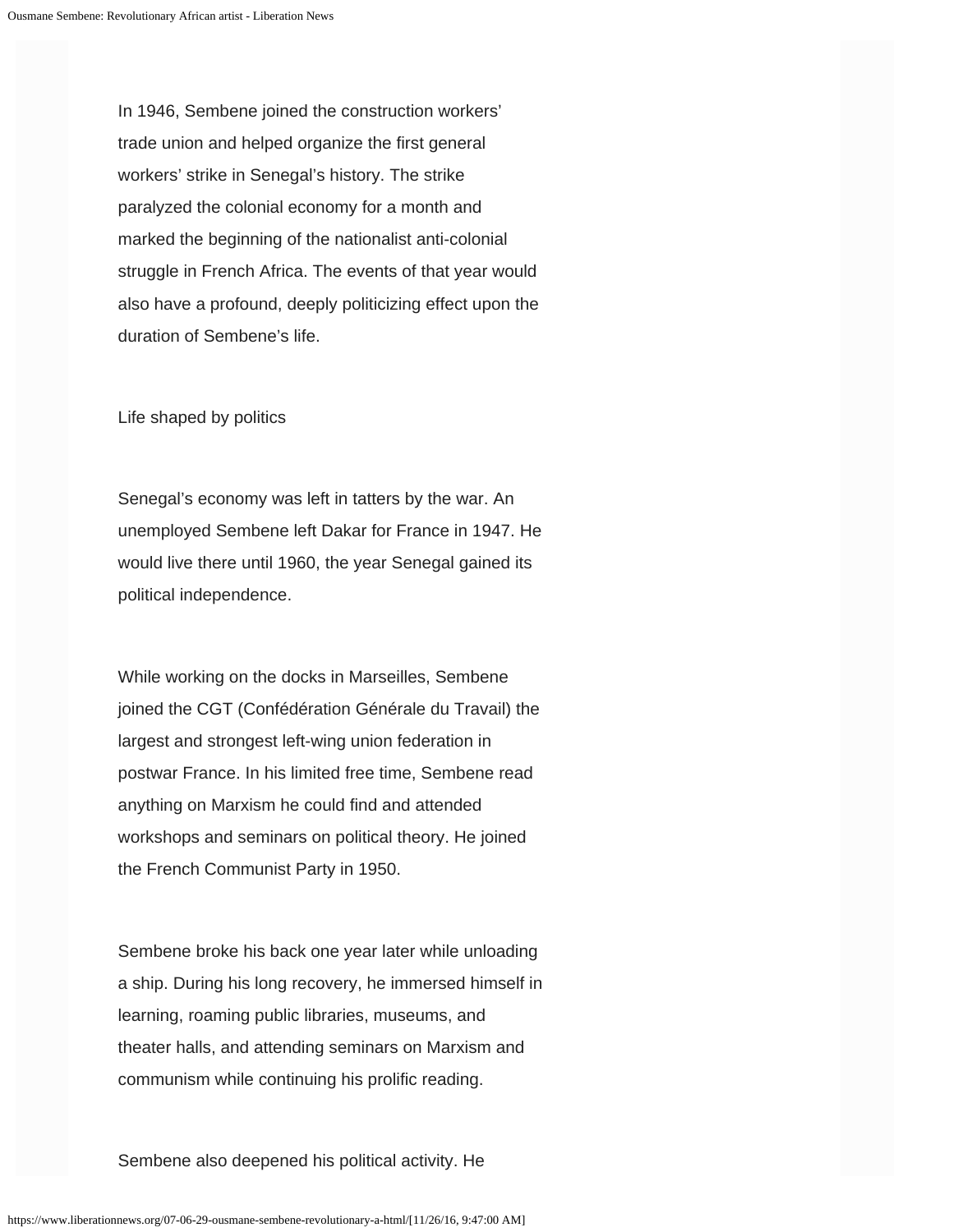participated in the protest movements organized by the French Communist Party against the colonial war in Indochina (1953) and the Korean War (1950-1953). He also supported the Algerian National Liberation Front in its struggle for independence from France (1954-1962), and he vigorously protested the trial and execution of the Rosenbergs in the United States in 1953.

Under the deep influence of all these factors, Ousmane Sembene soon commenced his literary career. By 1960, he had already written his third novel and first masterpiece: "God's Bits of Wood." The novel, which depicts the 1947 anti-colonial general strike, is brimming with a Marxist outlook and represents a radical break with the bourgeois European novel.

From the beginning, Sembene wanted to write African novels for Africans themselves, radically overturning colonial cultural paradigms. But the scope of illiteracy among Sembene's intended audience soon left him frustrated.

Because of the Soviet Union's policy of international solidarity with Africans, Sembene was given an opportunity to study filmmaking in Moscow and he seized it. In 1962, Sembene spent a year learning cinematography at the Gorki Studios. At the end of the year, he returned to Senegal with his new knowledge and an old Soviet camera.

At the age of 40 in 1963, he produced his first short film: the astonishing "Borom Saret," about a horse-cart driver living in abjection in the shanties that ring Dakar. The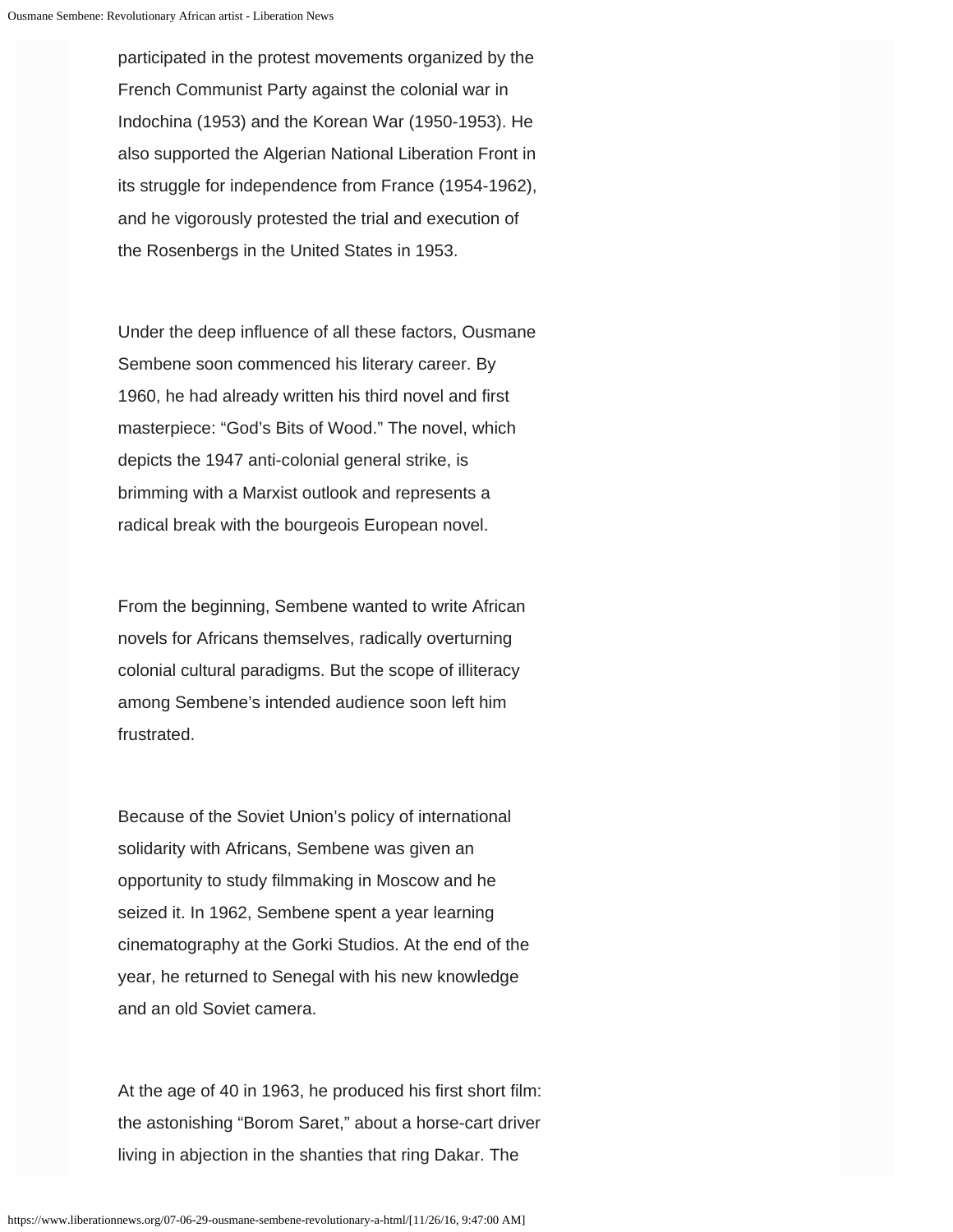film was the first ever made in Africa by a black African. Made with stunningly humble means, the extraordinary work brought instant attention to Sembene.

Three years later, he produced his first feature, the widely acclaimed "Black Girl," finally placing Africa on the radar of world cinema. Sembene would continue to write and make films, producing an unequaled body of critical African art over the next 40 years.

As A.O. Scott wrote June 12 in the New York Times: "he developed a filmmaking style that was populist, didactic and sometimes propagandistic, at once modern in its techniques and accessible, at least in principle, to everyone. He frequently made use of nonprofessional actors and wrote dialogue in various African languages."

Art and struggle

Though often deeply satirical, Sembene's films were political to their very marrow. In an interview with the U.K.

Guardian, Sembene argued that it is the responsibility of African filmmakers "to become political, to become involved in the struggle against all the ills of man's cupidity, envy, individualism, the nouveau-riche mentality, and all the things we have inherited from the colonial

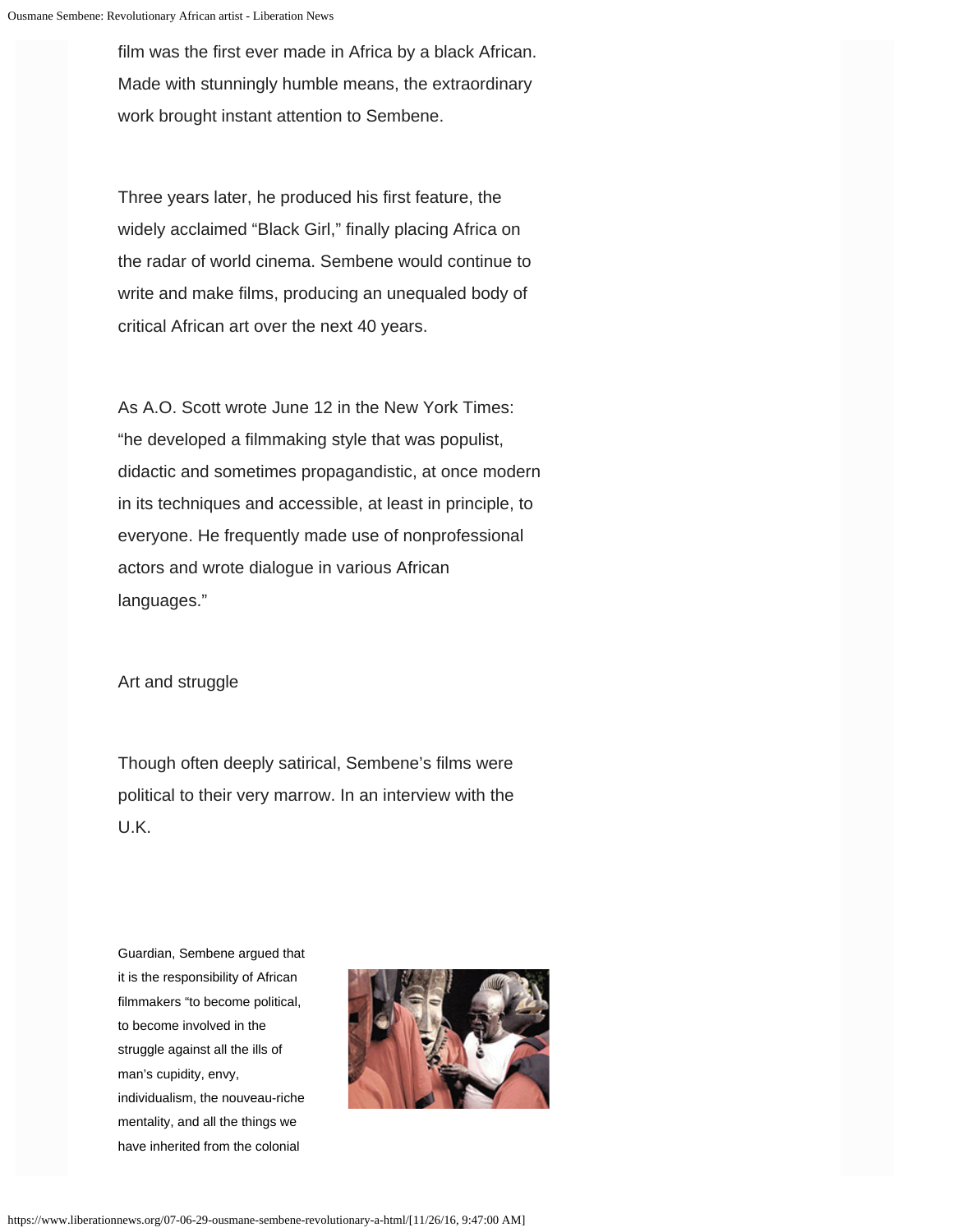and neocolonial systems."

*Sembene on the set of Mooladé.* "Camp de Thiaroye," made in 1988, is perhaps his masterpiece. The film, which is based on an actual event, depicts the build-up to a massacre by French colonial authorities of loyal African forces returning from the war in Europe. The film is a coolly devastating portrait of French colonial arrogance, disloyalty and ultimately savagery.

While many of his films depicted the crimes of French colonial rule, he was also deeply critical of the corrupt ruling class in African countries, as well as so-called traditional beliefs and practices that continue to oppress women. Sembene's highly acclaimed final film, "Mooladé" (2004), is a powerful plea for an end to female genital mutilation. Other key works include the withering and hilarious "Xala" ("The Curse," 1974) about a westernized and polygamous politician who becomes afflicted with impotence.

Ousmane Sembene transformed the landscape of African fiction and cinema, and was its greatest living practitioner. His achievements, deeply interwoven with the struggle against colonial and neocolonial rule, are truly extraordinary and his loss is immeasurable.

[Africa,](https://www.liberationnews.org/tag/africa/) [Arts and culture](https://www.liberationnews.org/tag/arts-and-culture/), [In memory](https://www.liberationnews.org/tag/in-memory/)

NOV 25, 2016

Fidel Castro dies, revolutionary